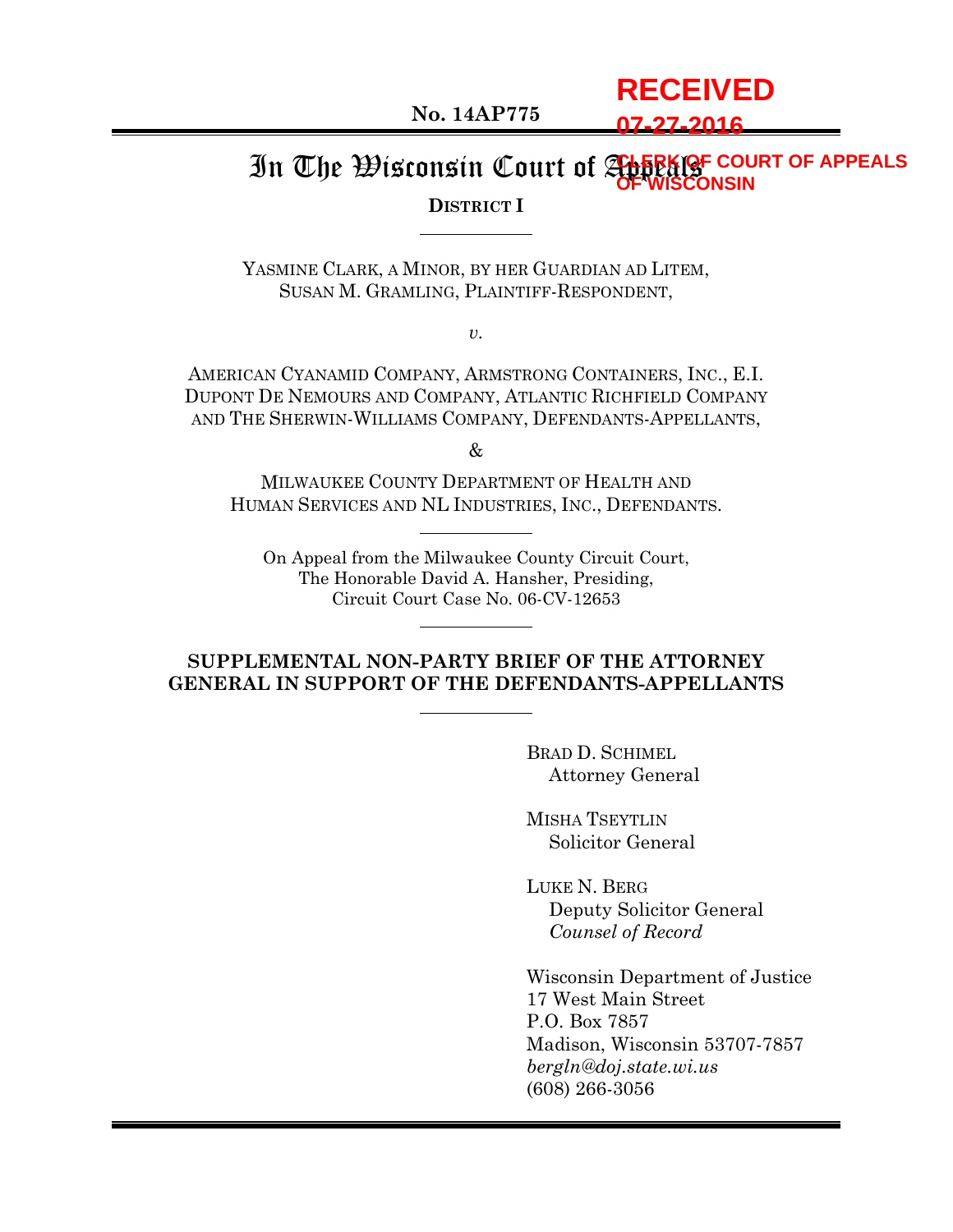# TABLE OF CONTENTS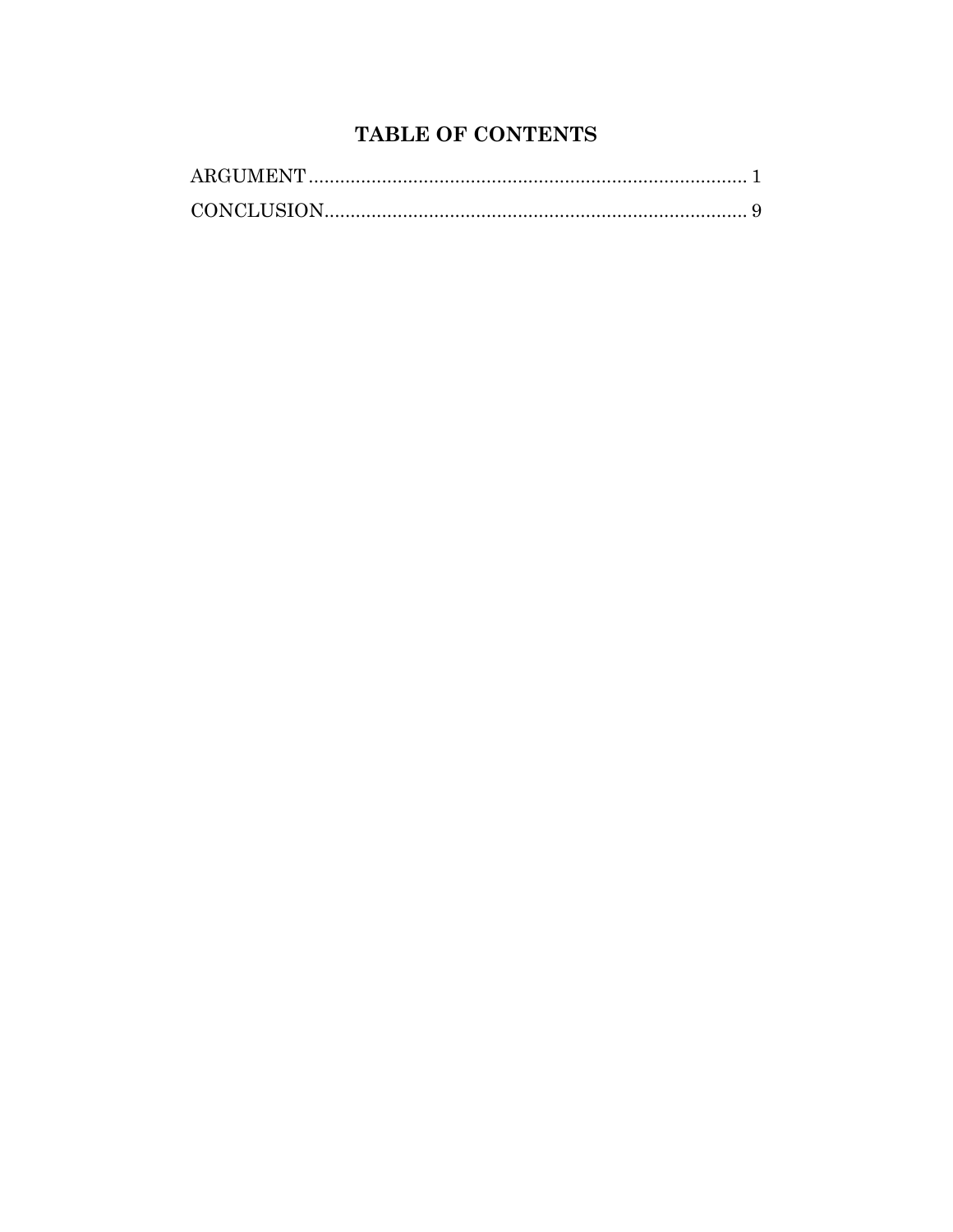# **TABLE OF AUTHORITIES**

# **Cases**

| Bank Markazi v. Peterson,                                                                       |
|-------------------------------------------------------------------------------------------------|
|                                                                                                 |
| Landgraf v. USI Film Products,                                                                  |
| Lands' End, Inc. v. City of Dodgeville,                                                         |
| Martin ex rel. Scoptur v. Richards,                                                             |
| Matthies v. Positive Safety Mfg. Co.,                                                           |
| Neiman v. Am. Nat'l Prop. & Cas. Co.,                                                           |
| Soc'y Ins. v. Labor & Indus. Review Comm'n,<br>2010 WI 68, 326 Wis. 2d 444, 786 N.W.2d 385 1, 2 |
| Thomas ex rel. Gramling v. Mallett,<br>2005 WI 129, 285 Wis. 2d 236, 701 N.W.2d 523 3, 7, 8     |
| <b>Other Authorities</b>                                                                        |
|                                                                                                 |
|                                                                                                 |

Wis. Stat. § 895.046 ......................................................................... 5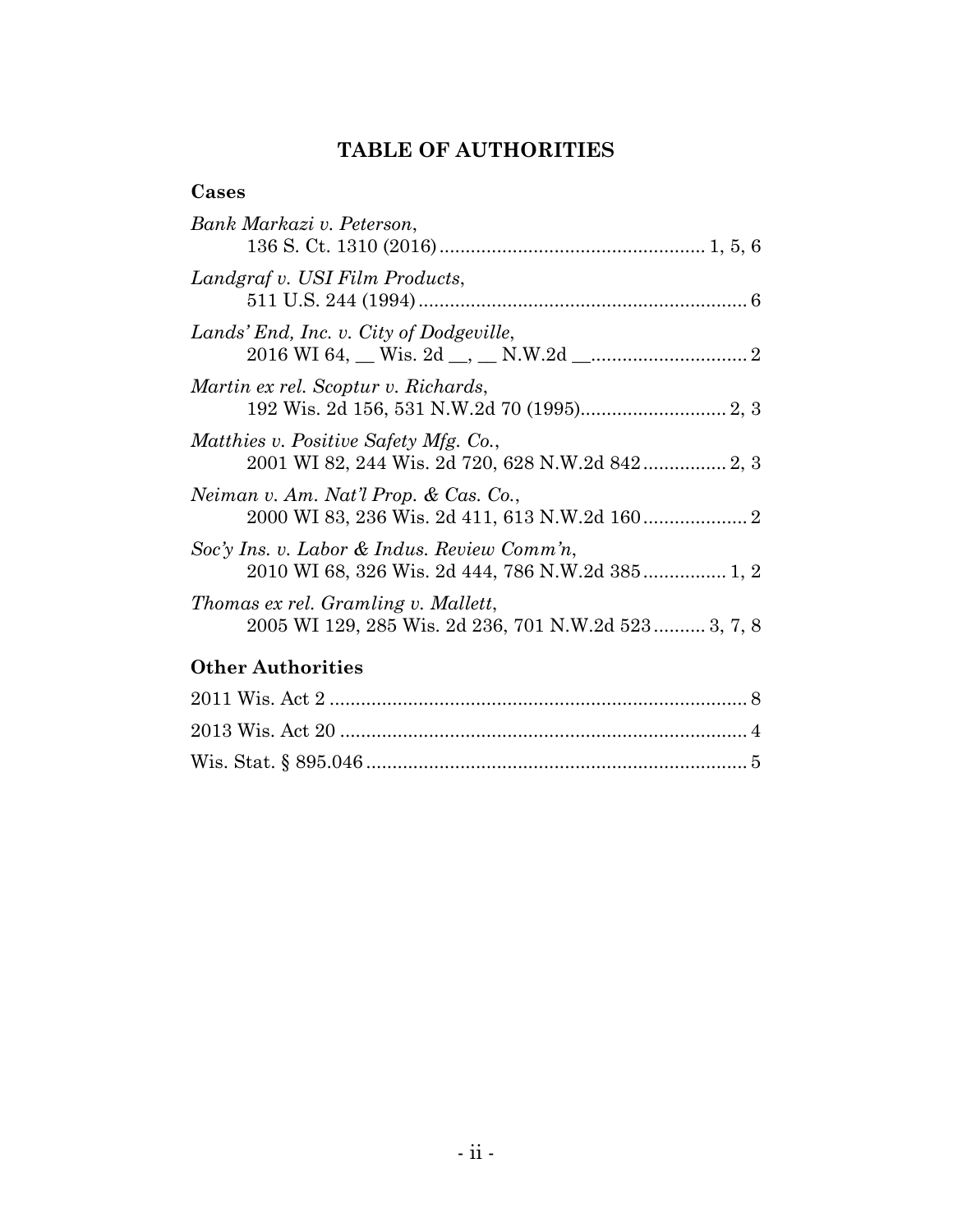#### **ARGUMENT**

After the Wisconsin Supreme Court remanded this case, this Court allowed supplemental briefing to address "new legal authority and new issues that were raised after briefing in the Wisconsin Supreme Court." Suppl. Br. Order 4. This brief will address two new issues: a question asked by Justice Abrahamson at oral argument that requires more explanation to answer, and the United States Supreme Court's recent decision in *Bank Markazi v. Peterson*, 136 S. Ct. 1310 (2016), which was issued after oral argument.

1. During oral argument, Justice Abrahamson asked an important question about the rational-basis balancing test that deserves a longer response than was possible at argument. Under Wisconsin Supreme Court precedent, once a law enacted by the Legislature is found to have a retroactive effect, courts must then "weigh[ ] the public interest served by retroactively applying the statute against the private interest that retroactive application of the statute would affect" to determine whether retroactive application has a rational basis. *Soc'y Ins. v. Labor & Indus. Review Comm'n*, 2010 WI 68, ¶ 30, 326 Wis. 2d 444, 786 N.W.2d 385. With respect to the "affect[ed]" "private interest" side of the balance, Justice Abrahamson asked, "Whose settled expectations are [courts] concerned with, the defendants', or the plaintiff's?" Oral Arg.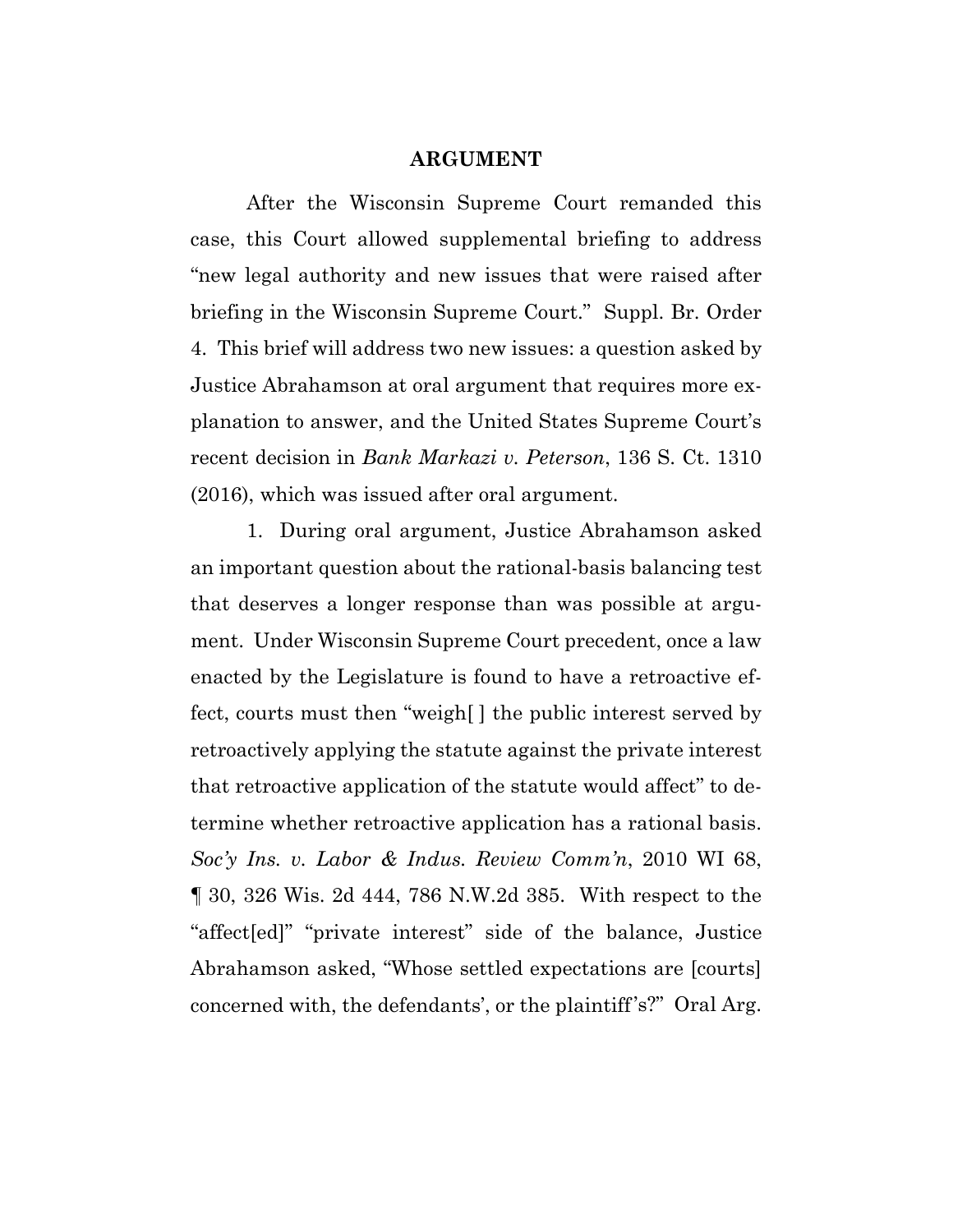22:29–34.1 The State responded that, due to the unique circumstances of this case, the private interests of *both* Clark, the plaintiff, and the defendant-manufacturers must be weighed in the balance. Oral Arg. 22:34–23:32. This brief will expand on that response.

There are almost always at least two parties affected by a retroactive change in tort law—one that benefits from the change, and another that is harmed by it. Sometimes a retroactive change benefits plaintiffs, *e.g.*, *Neiman v. Am. Nat'l Prop. & Cas. Co.*, 2000 WI 83, ¶ 1, 236 Wis. 2d 411, 613 N.W.2d 160 (increase in damages cap), and sometimes defendants, *e.g.*, *Martin ex rel. Scoptur v. Richards*, 192 Wis. 2d 156, 200, 531 N.W.2d 70 (1995) (creation of a damages cap). Regardless of whether a change is plaintiff- or defendantfriendly, the Court *normally* considers only the interests of the side *harmed* by the change. That is because the Court is ultimately concerned with the "fairness" of a retroactive change in the law,<sup>2</sup> and when the side benefitting from the

 <sup>1</sup> The recorded oral argument is available at http://www.wiseye.org/ Video-Archive/Event-Detail/evhdid/10495.

<sup>2</sup> Every recent Wisconsin Supreme Court case considering a retroactive change in the law has emphasized "fairness" as a primary concern. *Lands' End, Inc. v. City of Dodgeville,* 2016 WI 64,  $\parallel$  55, \_\_ Wis. 2d \_\_, \_\_ N.W.2d \_\_ ("[T]he presumption against retroactive application of a statute is premised on considerations of fairness."); *Soc'y Ins.*, 2010 WI 68, ¶¶ 44, 55; *Matthies v. Positive Safety Mfg. Co.*, 2001 WI 82, ¶¶ 27, 34, 38, 47, 244 Wis. 2d 720, 628 N.W.2d 842; *Neiman*, 2000 WI 83, ¶¶ 9, 15, 18, 22; *Martin*, 192 Wis. 2d at 198, 201, 209–12.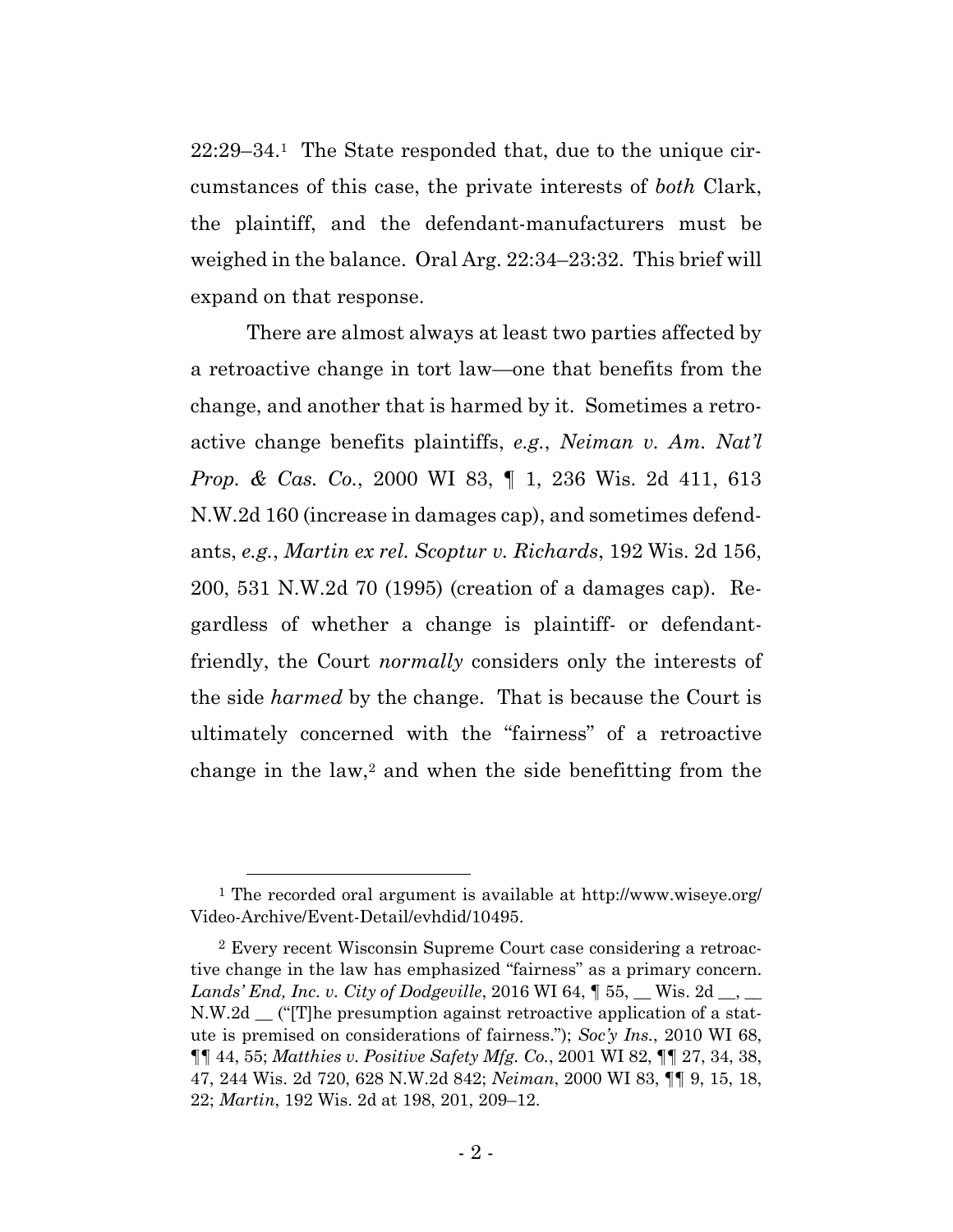change gets something it never expected, the windfall it receives is typically not relevant to concerns about fairness.

*Matthies v. Positive Safety Manufacturing Co.* made this point explicitly. There, the plaintiff had been injured by a punch press at work. 244 Wis. 2d 720, ¶ 1. After the accident, the Legislature retroactively changed the rules of joint and several liability in a way that limited the plaintiff 's potential damages against the manufacturer of the press. *Id*. The Wisconsin Supreme Court held that the manufacturer's private interests were not relevant in the balancing test because the change was "a boon to [the manufacturer]," and "[t]his hardly befits notions of fundamental fairness." *Id.* ¶ 43 (quoting *Martin*, 192 Wis. 2d at 210).

The present case, however, is different in a critical way. The retroactive statute at issue here did not introduce a new change to the law; it reset the law back to what it was before *Thomas ex rel. Gramling v. Mallett*, 2005 WI 129, 285 Wis. 2d 236, 701 N.W.2d 523, changed it dramatically. Att'y Gen. Amicus Br. 9–10. And—even if one thinks that *Thomas* was rightly decided—there is no question that it had a significant retroactive *effect*, because it opened the door to liability for conduct that occurred decades earlier. Att'y Gen. Amicus Br. 4. So, in this case, the parties benefitting from the retroactive change enacted by the Legislature (the manufacturers) did not receive a "boon" or windfall; they simply got back what they correctly understood they had all along. In other words,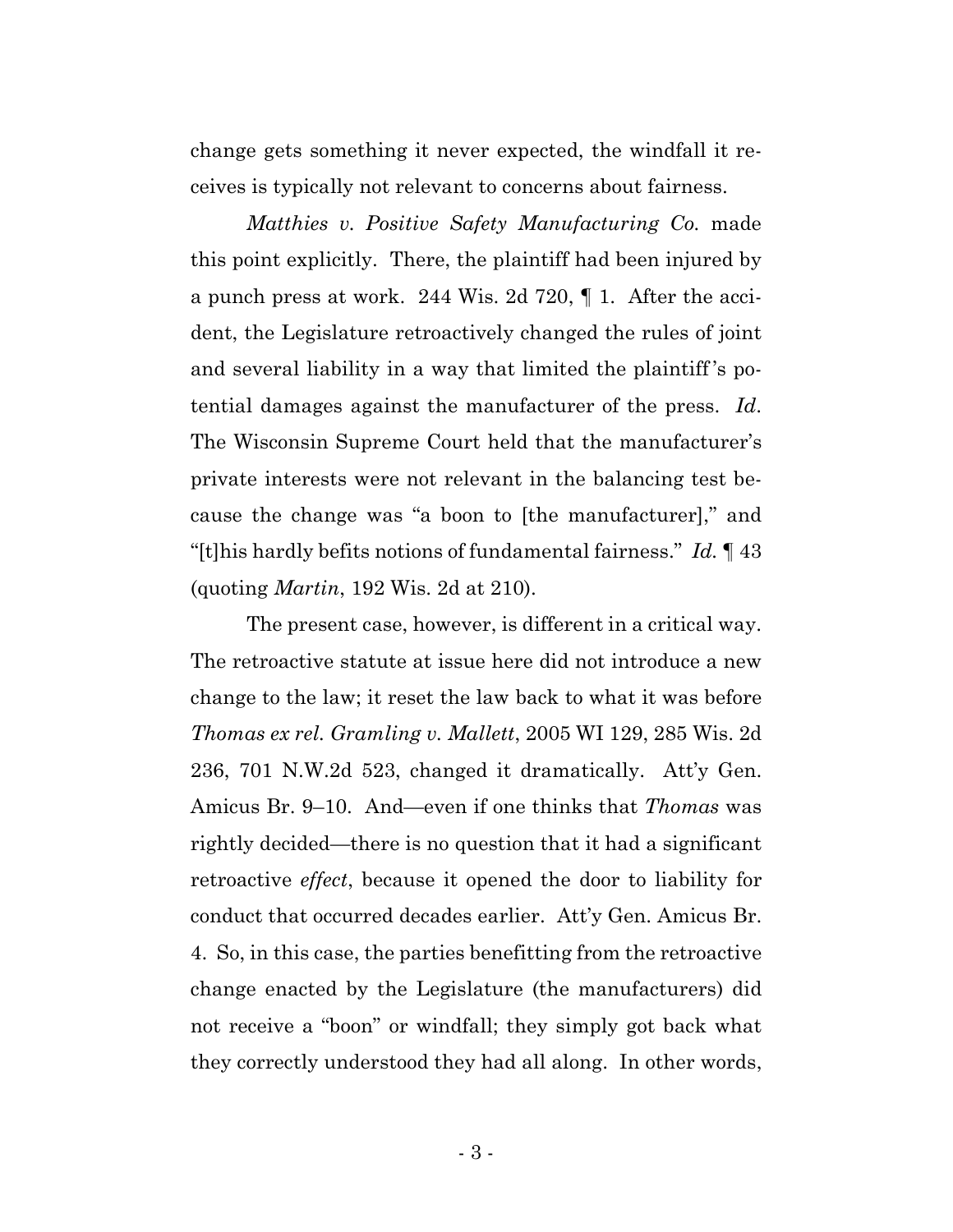unlike in the normal case, there are two sets of unsettled expectations here—Clark's, which were directly overturned by the newly enacted law, and the defendant-manufacturers', which were overturned by *Thomas* but restored by the 2013 law. 2013 Wis. Act 20, §§ 2318e–2318g. This Court has no way to avoid upsetting one of these two legal expectations: it must either reimpose *Thomas*'s dramatic retroactive effect on the defendant-manufacturers, contrary to a century of settled expectations, or uphold the relatively mild retroactive effect on Clark, contrary to six years of expectations.3 Therefore, in order to assess the "fairness" of the law in this case, this Court must weigh its effects on the settled expectations of both Clark and the defendant-manufacturers.

Accordingly, applying the balancing test is straightforward in this case. The defendant-manufacturers' nearly one hundred years of reliance on traditional tort law principles easily outweighs whatever reliance Clark formed in the six brief years *Thomas* was viable. Att'y Gen. Amicus Br. 9–10. The "private interest" side of the balance thus strongly favors the retroactive law. Since "both the public interest and settled private interests" cut in the same direction, there is nothing to balance and the law must be upheld. *See* Att'y Gen. Amicus Br. 9.

 <sup>3</sup> This is assuming, for the sake of argument, that there is *any* retroactive effect on Clark. As noted in the State's amicus brief, the State does not concede that Clark had a vested right to a claim under *Thomas*'s riskcontribution theory. Att'y Gen. Amicus Br. 8.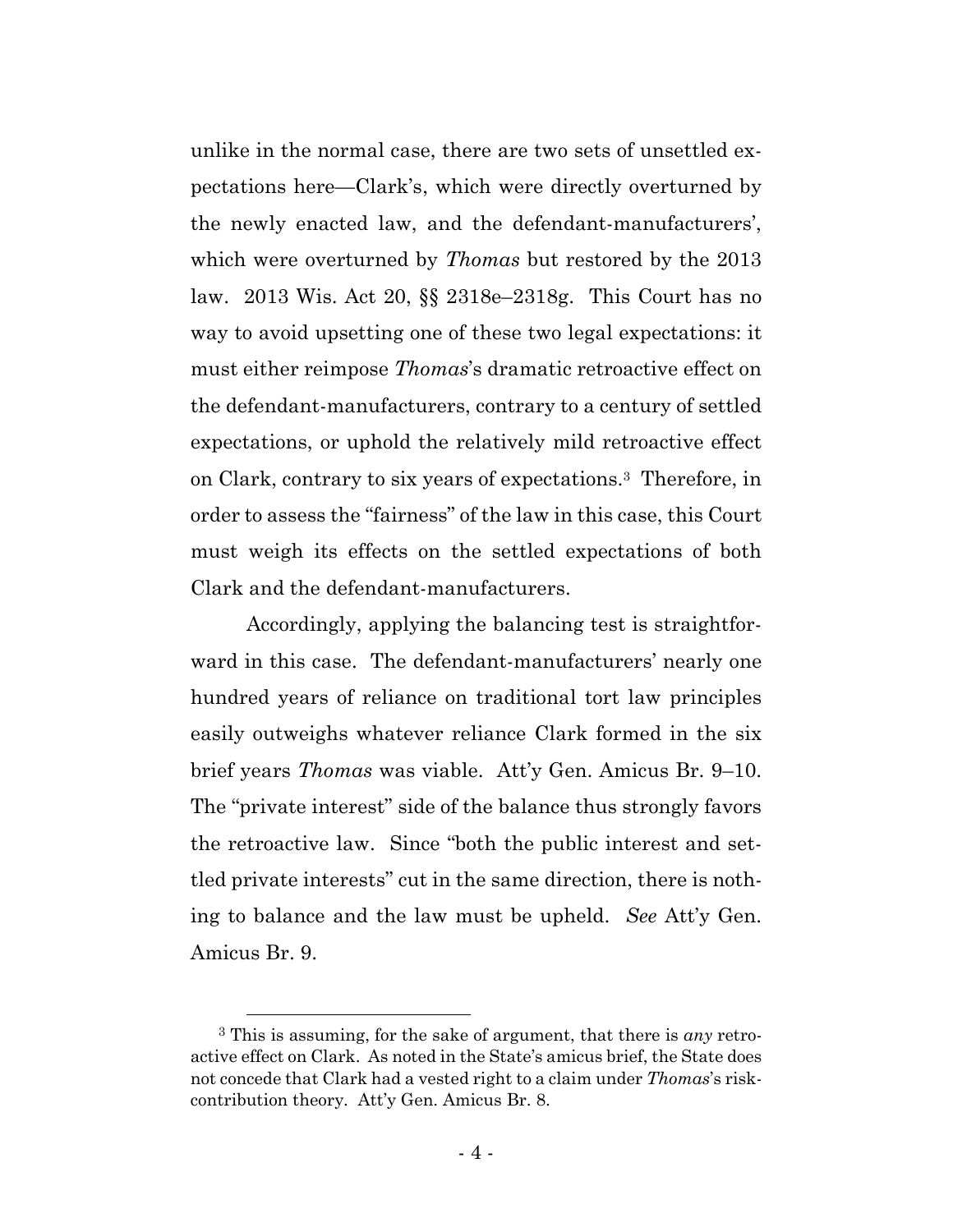But even if this Court concludes that only Clark 's interest is relevant in the balancing test, that interest is still outweighed by the strong public interest in retroactively undoing *Thomas*, as the State argued in briefing and at oral argument to the Wisconsin Supreme Court. Att'y Gen. Amicus Br. 9– 10; Oral Arg. 19:53–20:57. *Thomas* significantly undermined confidence in settled law, for *all* businesses and individuals in Wisconsin, not just the defendant-manufacturers in this case. *See* Wis. Stat. § 895.046(1g). The only way to fully restore that confidence was to retroactively overrule *Thomas*—the Legislature needed to send the message that if a court opinion creates sudden, new liability for decades-old conduct, the Legislature can and will act as a safety valve to cut off the surge of lawsuits filed before the Legislature could respond prospectively.

2. At argument, the Justices asked whether retroactive legislation can alter the outcome of pending cases. Oral Arg. 35:52–37:38. The State responded that the Legislature "can pass laws of general applicability that can have effect on any case that has not reached a final judgment." Oral Arg. 36:24– 32. In expanding upon this point and then answering some follow-up questions, the State referenced *Bank Markazi v. Peterson*, 136 S. Ct. 1310 (2016), Oral Argument 36:52–37:38, which, at the time, had been fully briefed and argued before the U.S. Supreme Court, but not yet decided.

The Supreme Court's subsequent decision in *Bank Markazi* confirms that the State's answer at oral argument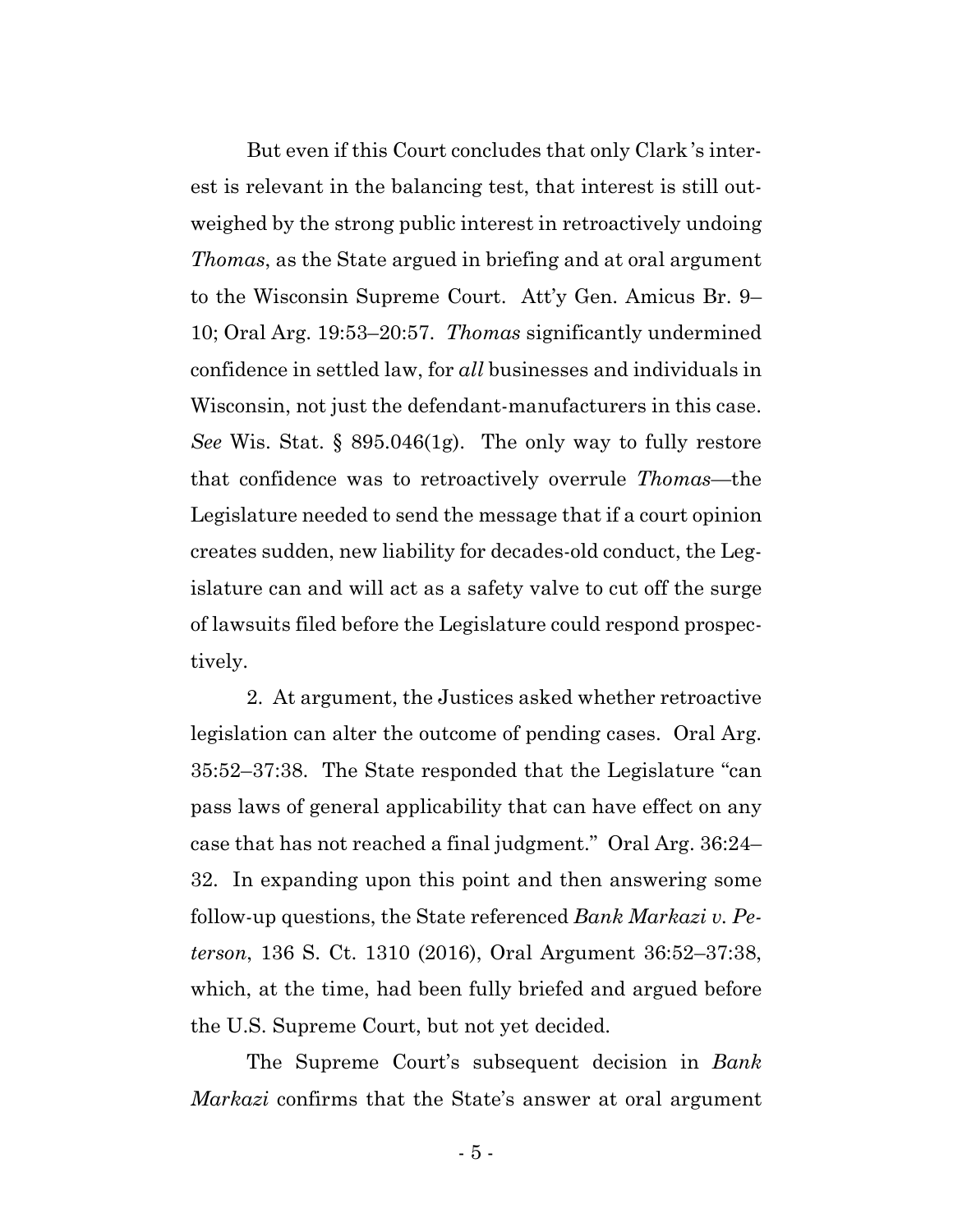was correct because *Bank Markazi* held that legislation that impacts pending cases is generally permissible. The statute at issue in *Bank Markazi* "designate[d] a particular set of assets and render[ed] them available to satisfy . . . judgments [in a] proceeding that the statute identifie[d] by . . . docket number." 133 S. Ct. at 1317. The Court upheld the statute against a separation-of-powers challenge, holding that Congress "may indeed direct courts to apply newly enacted, outcome-altering legislation in pending civil cases," as long as it does not attempt to "reopen final judgments" or "direct the result without altering the legal standards." *Id*. at 1323–25 (citations omitted). In this case, the Legislature changed a generally applicable legal standard without attempting to reopen any final judgments, so *Bank Markazi* establishes that there is no separation-of-powers issue solely because the law might alter the outcome of Clark's pending case.

*Bank Markazi* is also relevant to Clark's argument that the law is unconstitutionally retroactive. The Supreme Court in *Bank Markazi* summarized "the restrictions that the Constitution places on retroactive legislation" and explained that they "are of limited scope." 136 S. Ct. 1310 (quoting *Landgraf v. USI Film Products*, 511 U.S. 244, 267 (1994)). *Bank Markazi* therefore reinforces the State's argument that the law in this case "easily passes th[e] Court's rational-basis balancing test." Oral Arg. 19:43–48.

In her supplemental brief before this Court, Clark does not address *Bank Markazi*'s primary relevance to this case,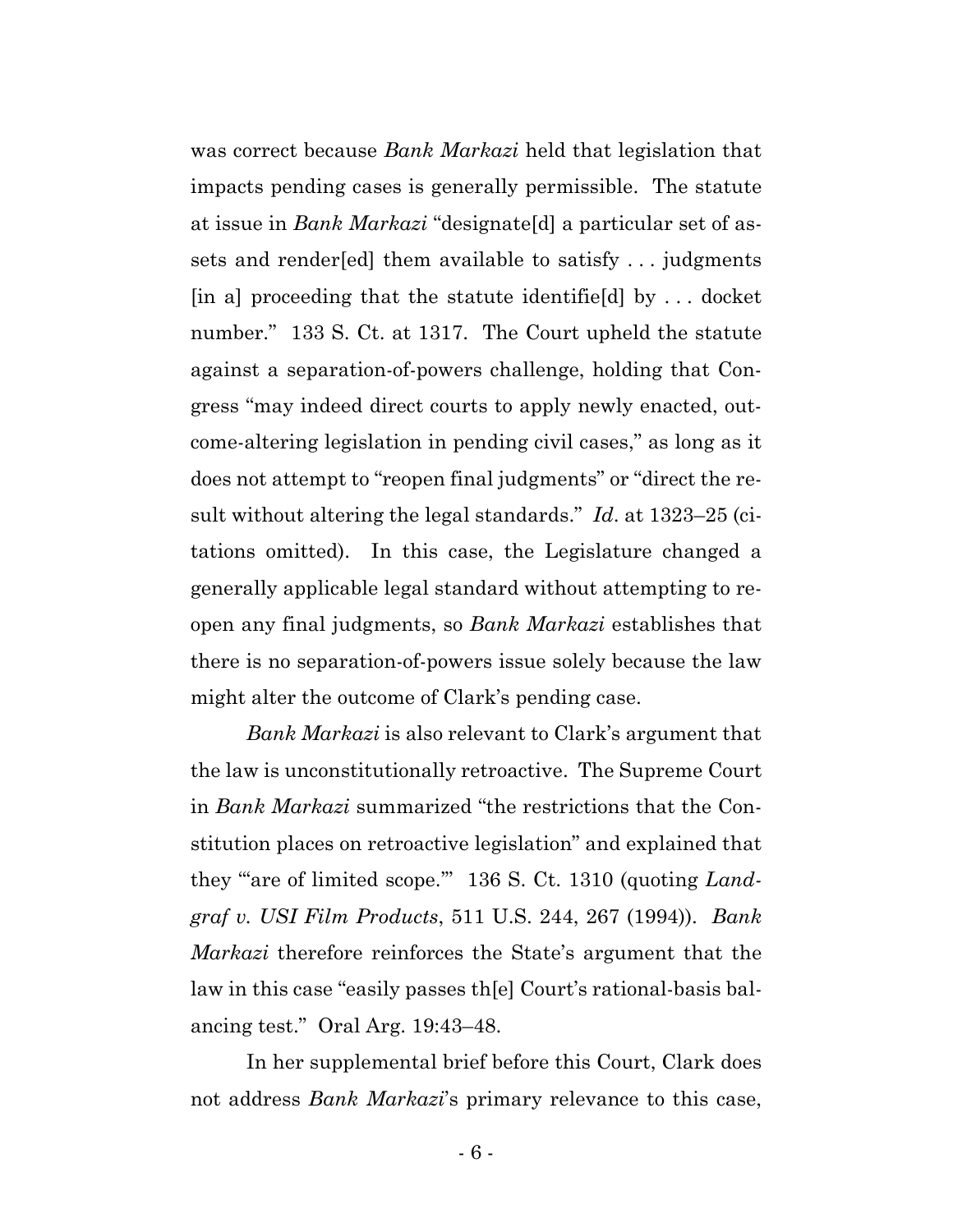but instead asserts that the case is not directly relevant to her version of a "separation-of-powers" argument. Pl.-Resp's Suppl. Br. 2–4. But that is correct only because Clark mislabeled her own argument. Clark's argument turns on the assertion that *Thomas*'s expansion of the risk-contribution theory was constitutionally *required* by the Remedies Clause of Article I, Section 9 of the Wisconsin Constitution. *See* Pl.- Resp's Suppl. Br. 4; Oral Arg. 40:40–41:20. If that were true and it is plainly not, *see infra*—the law in this case would implicate the Remedies Clause, not separation of powers. That would indeed be a different issue than the one in *Bank Markazi*.

The reason Clark's mislabeled "separation-of-powers" argument fails is that *Thomas*'s expansion of the risk-contribution theory was not even arguably constitutionally required. The *Thomas* majority was explicit that it was creating a new remedy "through the existing common law." 2005 WI 129, ¶ 129. The Court's analysis of the Remedies Clause was in response to an argument that the Court did not have the *authority* to create a new remedy because Thomas already had a remedy against his landlord. *Id.* ¶¶ 110, 112, 126. Accordingly, the Court held only "that Article I, Section 9 is not a *bar* to [extending the risk-contribution theory.]" *Id.* ¶ 131 (emphasis added). That the Remedies Clause *allowed* the Court to alter the common law absent contrary legislative action does not mean that the Clause *required* it to. As the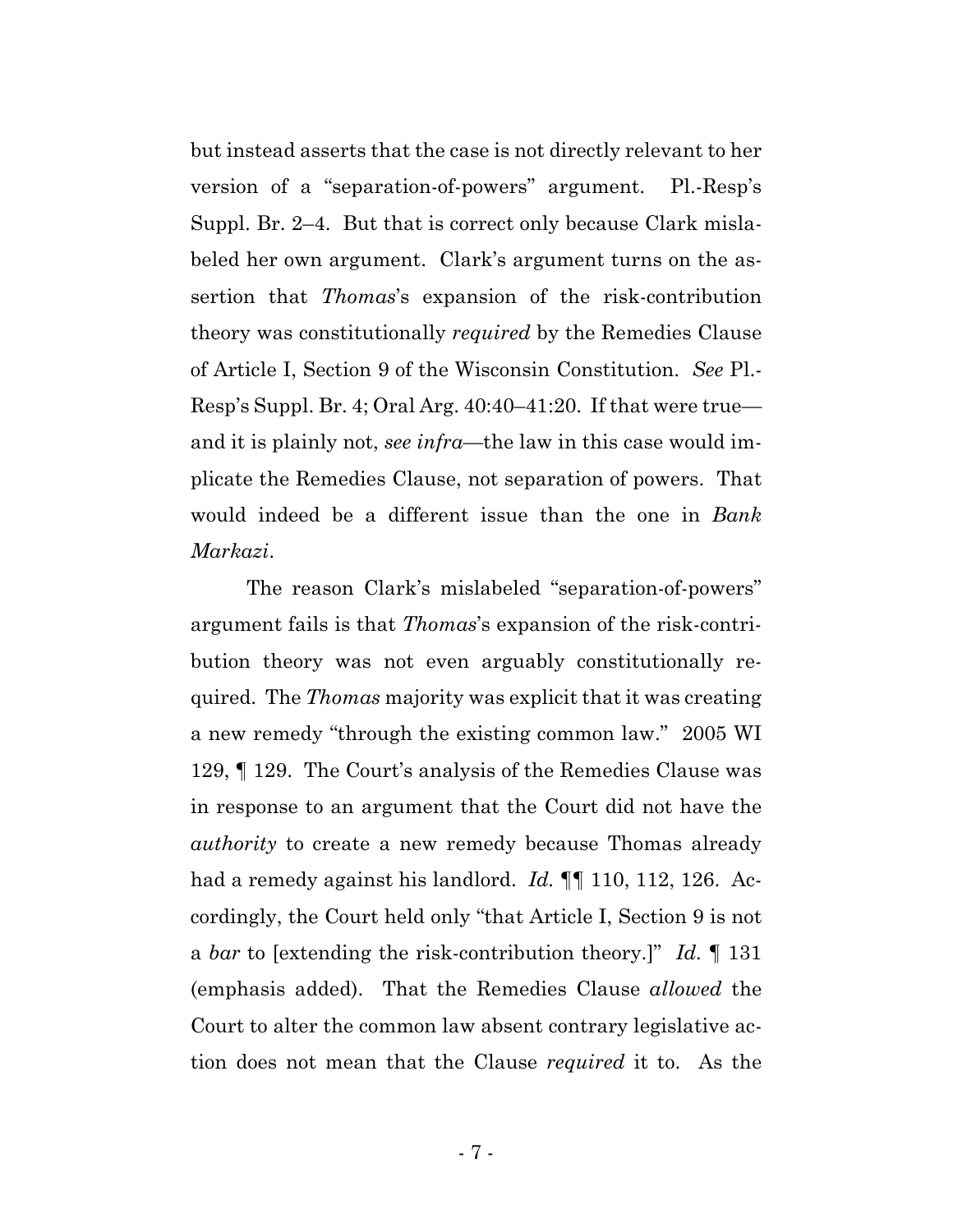Court acknowledged, the Remedies Clause does "not create 'new rights.'" *Id.* ¶ 129.

Furthermore, if *Thomas*'s holding were constitutionally required, then the Legislature could not overrule *Thomas* even *prospectively*, as it did in a law not challenged in this case. 2011 Wis. Act 2, § 30. Multiple Justices identified this logical corollary to Clark's argument, Oral Argument 43:45– 50, 43:57–44:10, 45:37–55, and even Clark's attorney seemed hesitant to go that far, Oral Argument 43:50–57, 45:55–46:15. Clark's mislabeled "separation-of-powers" argument fails on its own terms.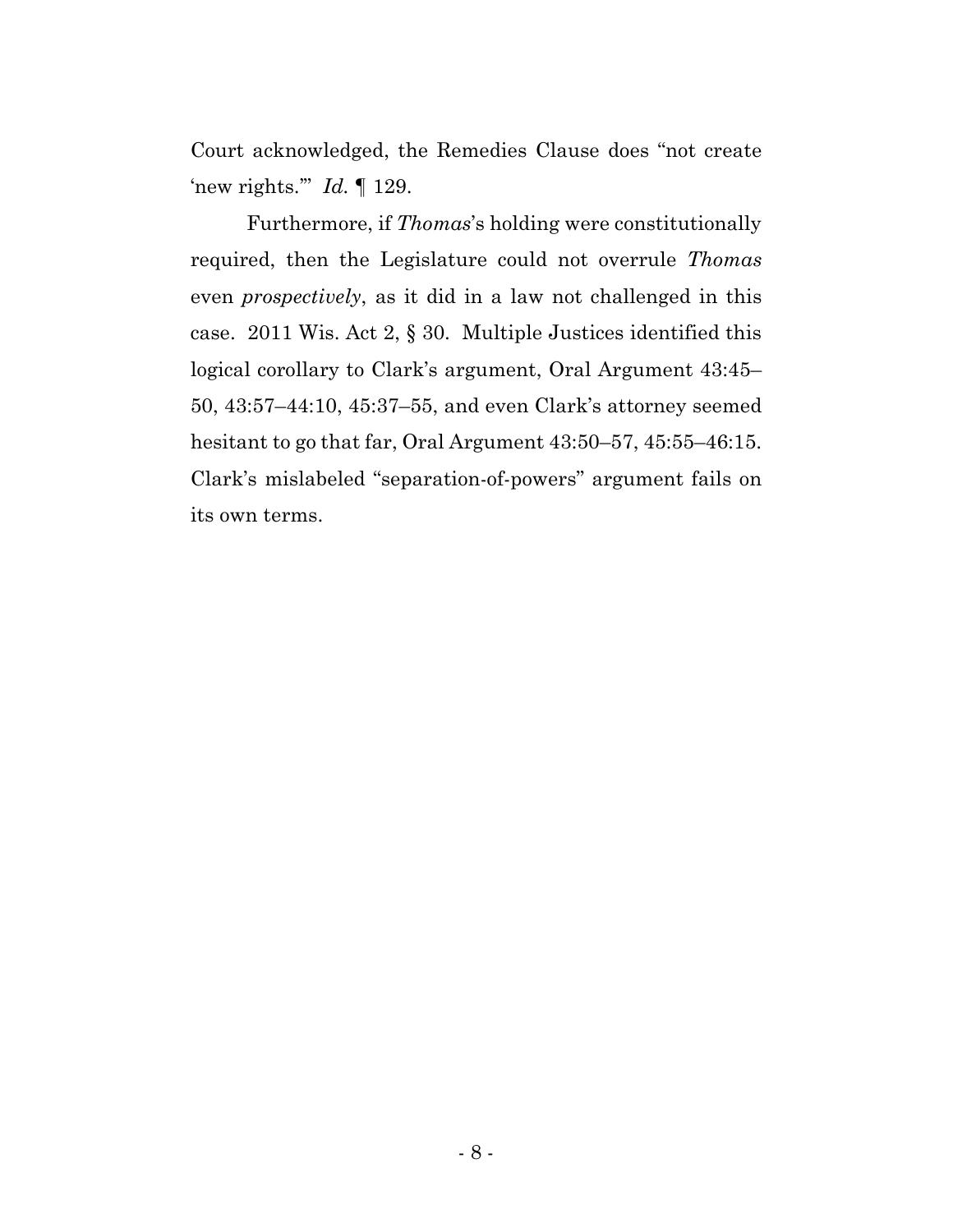### **CONCLUSION**

The decision of the circuit court should be reversed and the law held constitutional.

Dated July 27, 2016.

Respectfully submitted,

BRAD D. SCHIMEL Attorney General

MISHA TSEYTLIN Solicitor General

LUKE N. BERG Deputy Solicitor General State Bar #1095644

Wisconsin Department of Justice 17 W. Main Street Post Office Box 7857 Madison, Wisconsin 53707-7857 (608) 266-3056 *bergln@doj.state.wi.us*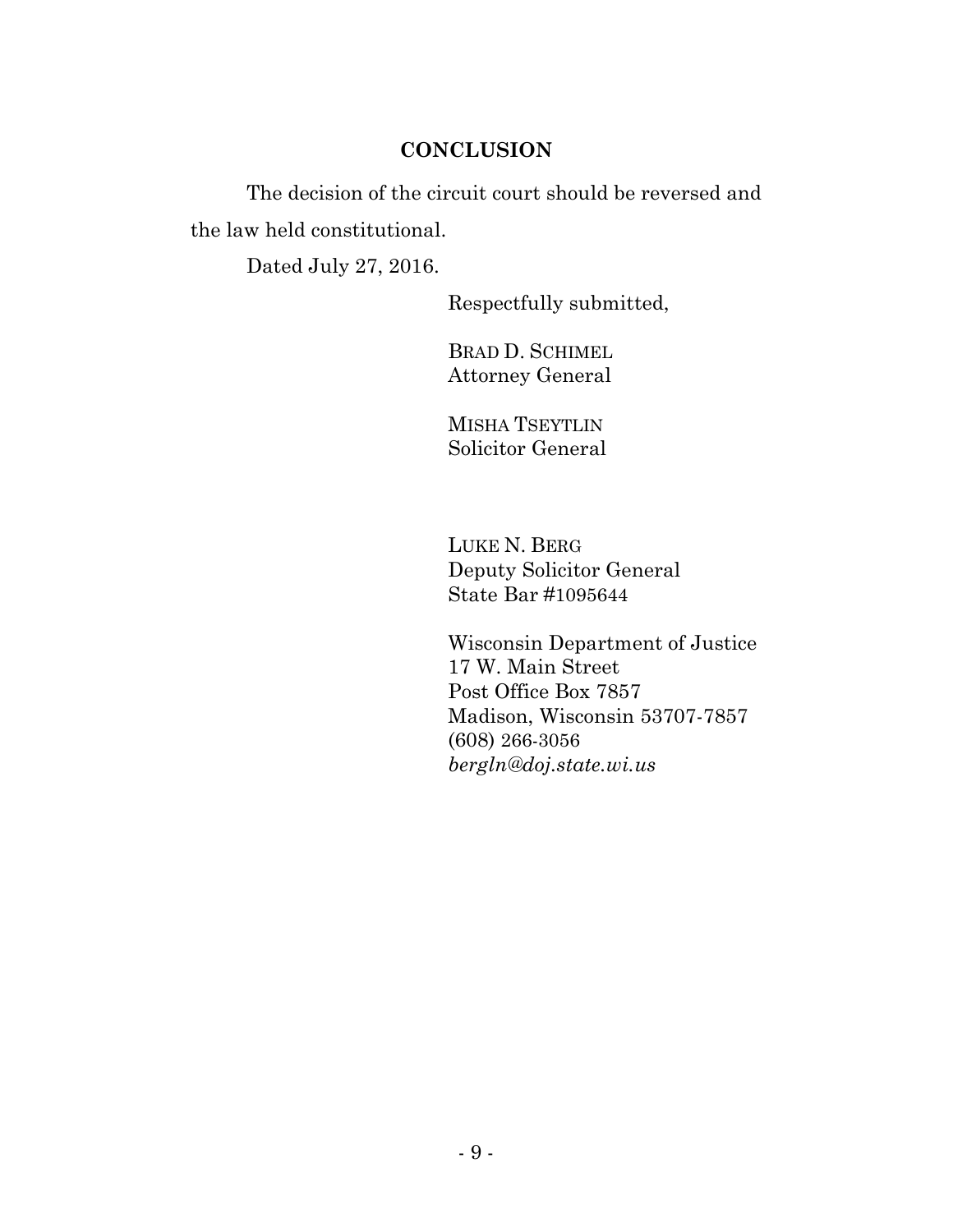# **CERTIFICATION**

I hereby certify that this brief conforms to the rules contained in Wis. Stat.  $\S 809.19(8)(b)$ , (c) for a brief produced with a proportional serif font. The length of this brief is 1,844 words.

Dated July 27, 2016.

LUKE N. BERG Deputy Solicitor General

\_\_\_\_\_\_\_\_\_\_\_\_\_\_\_\_\_\_\_\_\_\_\_\_\_\_\_